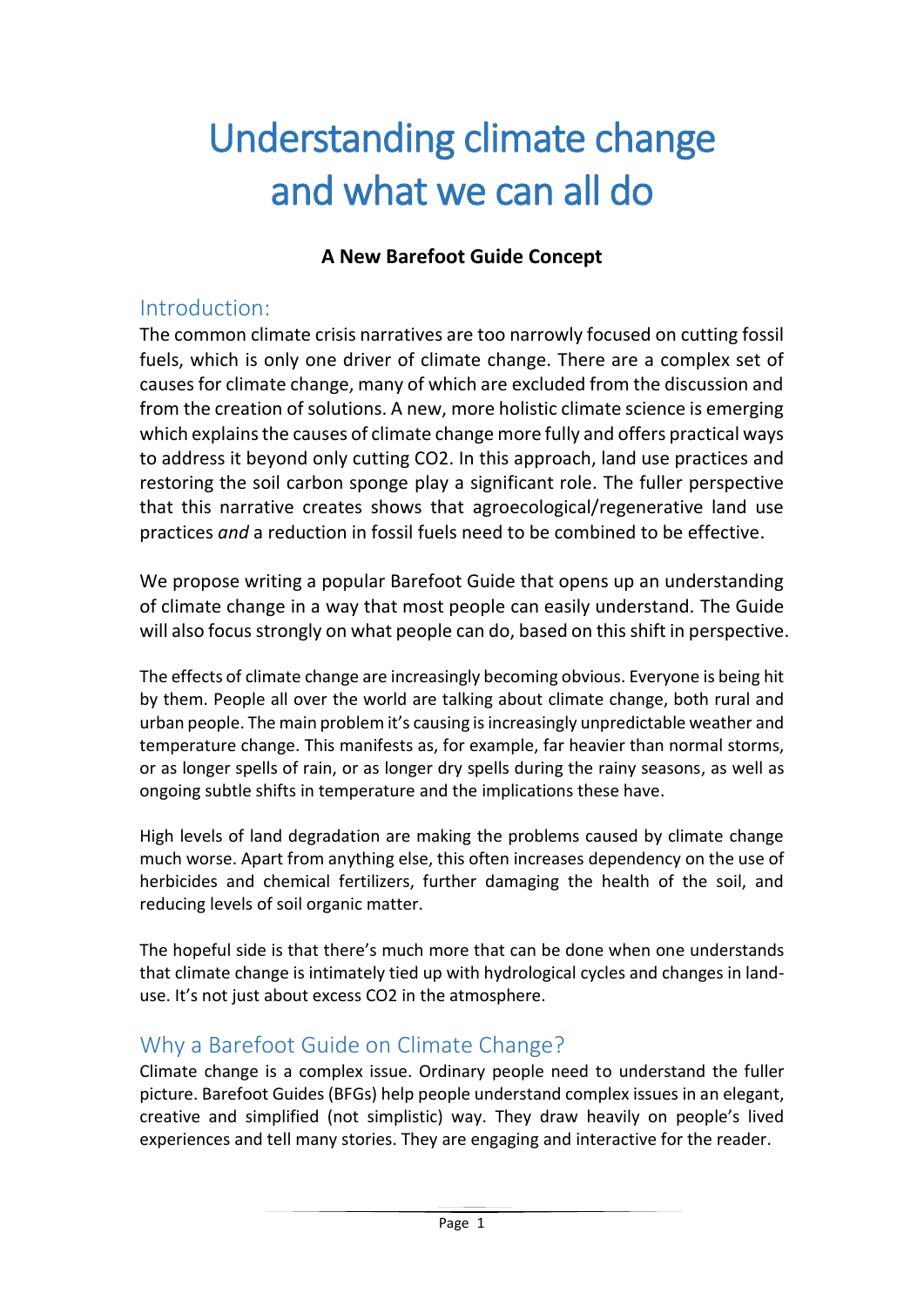There seems to be widespread confusion amongst non-experts around the primary forces that direct and affect climate change. A BFG has the potential to shift the most basic lens through which readers discuss and respond to climate change in their daily lives.

We believe this is a key focus because at the moment the issue of climate change is disempowering people. The current narrative makes many people feel helpless. All they can do is to think about their part in reducing CO2 and complain about big corporates being the only players who can make a significant difference. While keeping up pressure on the oil industry is critical, what about smallholder farmers in rural areas everywhere who only cause limited CO2 emissions anyway? And how realistic is it to expect big reductions from corporates in CO2 in the short term regardless?

Climate change can become an effective rallying call with the right perspective. It can empower people to action, *if* they understand it from a more holistic perspective. What they *can* do is much more than reducing their CO2 emissions or rely on companies and governments to change. A decent understanding will help people play their part more effectively to change the global discourse, repair hydrological cycles, and reduce CO2. The further beauty of this approach is that it will help farmers become more productive because, with a greatly improved soil carbon sponge, they will increasingly have more water available for crops and livestock.

To be clear, we aren't talking here about climate change denial, not at all. We're talking about a deeper understanding of what determines and affects climate change beyond the current mainstream models, which seem to dominate most people's mindset.

## Aim of the Guide

Overall, we envision that the group will identify *distinctions* that *eliminate unnecessary conflict* between the range of non-denier climate change narratives*.*  This will help us to shed light on a simple, easily understood and balanced story about climate change and what we can do about it in our own lives.

To do this, we propose collecting, synthesising and simplifying a useful, functional view of climate change aimed at the average person. The guide will do the following:

- a) Equip readers to understand in context and in a balanced way:
	- i. Climate change theory in general,
	- ii. The common narratives, especially those prevalent in the media
	- iii. The climate change models used to arrive at these narratives.
- b) Inspire readers to see positive lines of action they can pursue in their lives.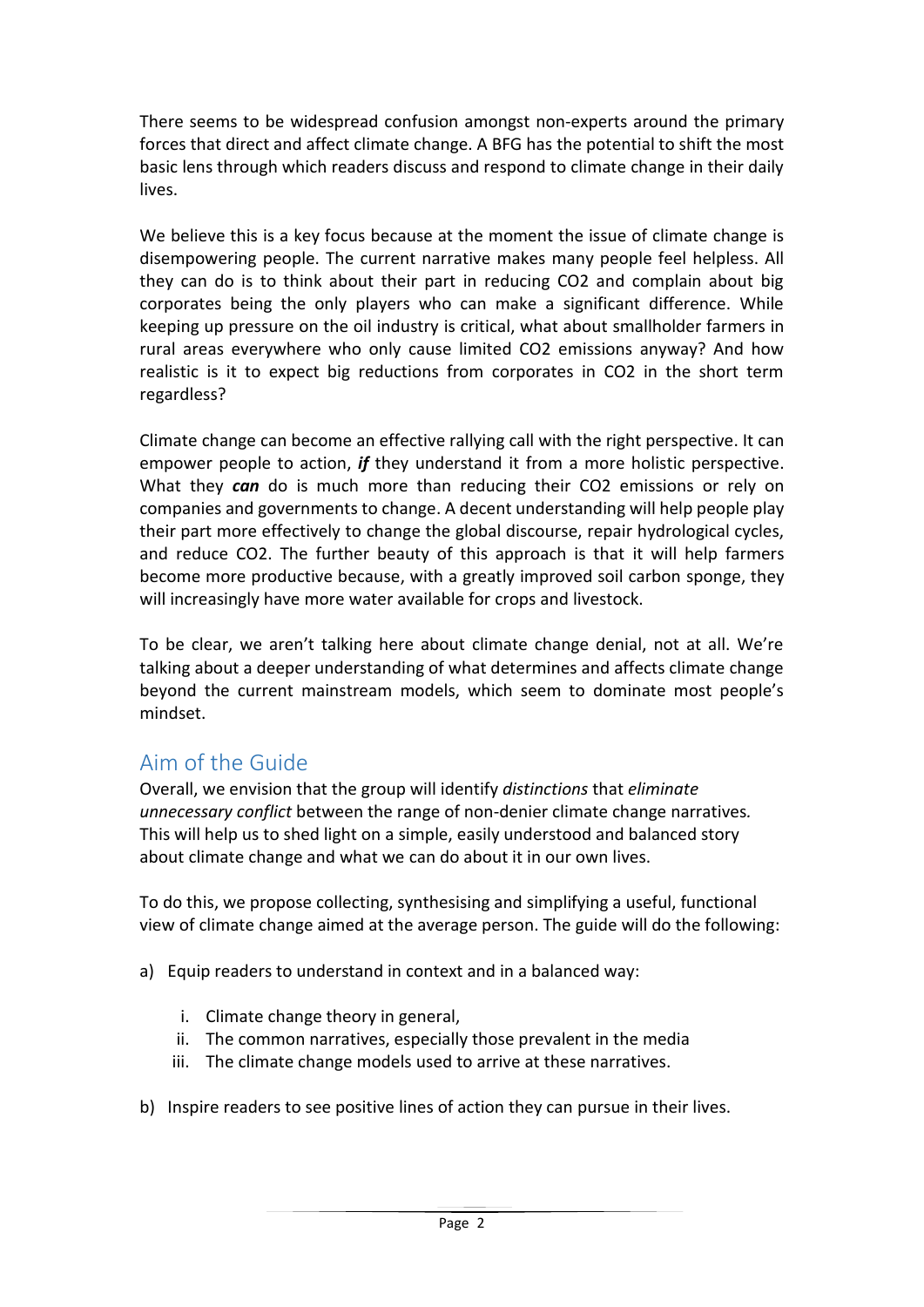The first step will be to get all the main climate change camps and theories laid out on one table, so to speak. Once this is done a coherent, comprehensive and integrated understanding can be translated into easy-to-digest language.

Once we collect as many of the primary narratives as possible, we propose looking at all the broader distinctions and combining them into a single narrative wherever possible. We can then examine areas where understanding is still missing, identifying any differences we cannot reasonably combine for strengths and weaknesses.

To do this in a fruitful way, we propose listing the main differences of opinion. This will help us to come up with frameworks that put them into perspective. Where combinations or clear distinctions still do not emerge, we propose the group explores the benefits and limitations of each remaining argument. This will mean the story we produce enables the reader to consider and discuss them in a balanced and insightful way.

Some consideration of the likely impact of each perspective on society, industry and agriculture would also be helpful, since dominant viewpoints tend to decide the actions stakeholders are taking. Key misunderstandings also lead to ineffective action and wasted resources. People take an opinion based on what they talk about and the theory and models in their minds, but the way that opinion is shared and used then determines the impact in the real world. We propose the group explicitly reviews this relationship as we explore and make decisions.

## Some Starter Objectives for the Guide

- 1. Address the primary and most common misunderstandings about climate change.
- 2. Link society, agriculture, industry and broader natural processes into an integrated view of climate change and put them into historical and contextual perspective.
- 3. Speak to the average person in a way that equips them with greater understanding by sharing clear and accurate analogies about climate change. Make sure these are easy to talk about, particularly when addressing partisan narratives.
- 4. Enable the reader of the Guide to engage with climate change in all these dimensions in:
	- Their day to day lives
	- How they see themselves
	- Their orientation towards the outside world
	- Their family and social ties
	- Their interaction with their bodies and external objects such as: products, food, homes etc.
	- Their viewpoint on the interaction of their environment, industry and global physical effects, both visible and invisible.
	- Their place in the overall timeline of climate change.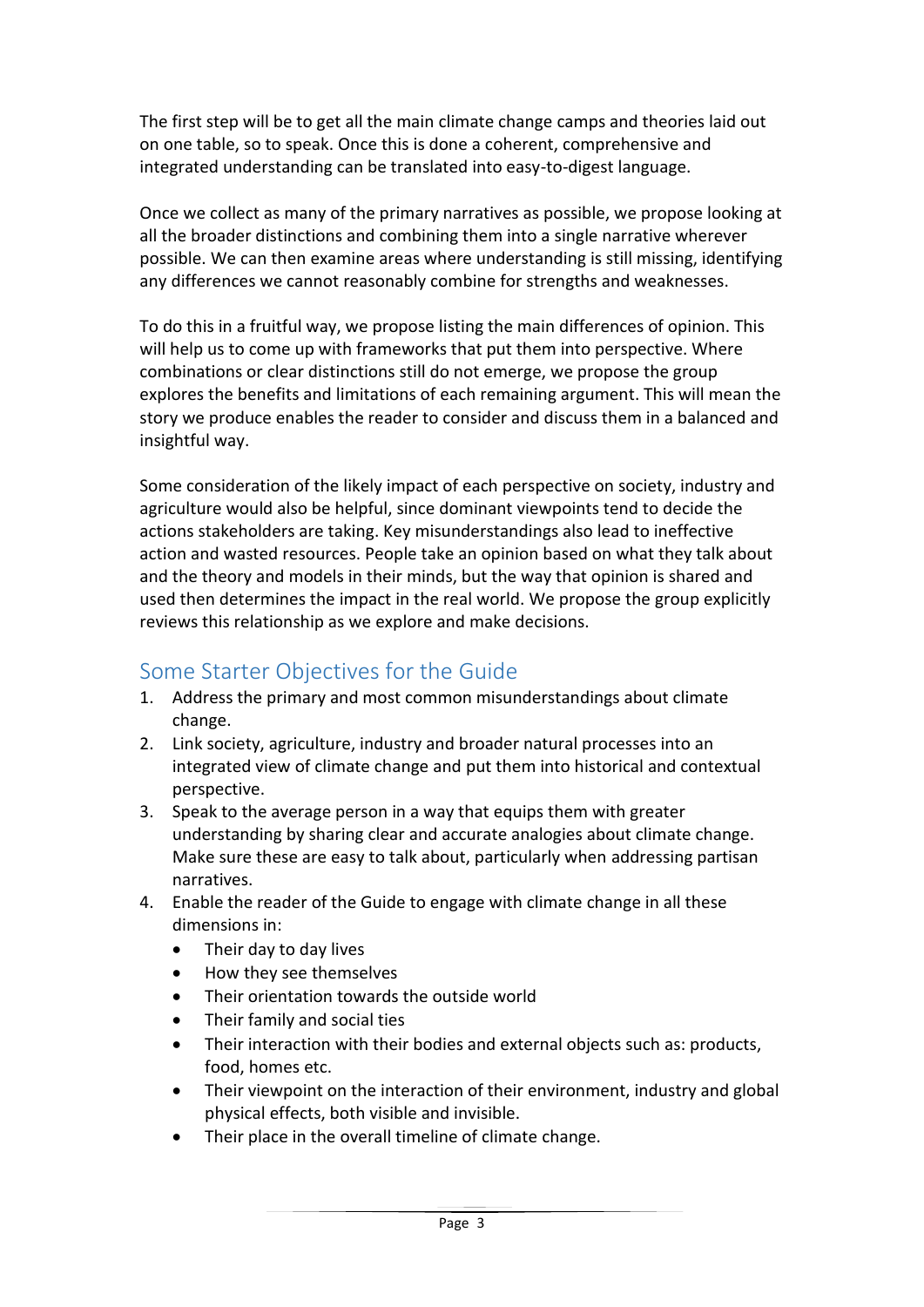• The processes which are shown to address climate change positively in all these dimensions and in a holistic and practical fashion.

## Who would use the Barefoot Guide?

- Ordinary citizens everywhere
- Individuals involved professionally or personally in agriculture and various industries.
- Educators, teachers, facilitators and organisations, particularly those working with rural and small-holder farmers.
- Government departments or programs.
- Policy and decision makers at all levels.

### Who could be involved in producing the Barefoot Guide?

- Anyone with interest and motivation to get involved.
- Farmer representatives and those working with farmers.
- Representatives from indigenous communities
- Experts in the most prevalent heat radiation and reflection models of climate change with a focus on the physics involved.
- Experts in the biological and cyclic processes which impact climate change.
- One or more people with a good understanding of the overall history of climate change and how the present fits into that perspective.
- People with some familiarity with carbon trading schemes.
- People involved in industry and corporate schemes directed at climate change.
- People involved in climate change initiatives, techniques and interest groups.
- Others?

#### What other benefits?

The process of producing such a guide would link enthusiasts involved in the relevant approaches, perspectives and industries. This will build solidarity in this critical area of work in itself, with a potential for ongoing collaborative work in the future. Those frustrated with misunderstandings around climate change will have an opportunity to educate, share, reflect and impact many people on multiple levels.

#### Overview of process (flexible):

- 1. Gathering of a core group to drive and manage the process to produce the Barefoot Guide. These would need to be people who have the time and commitment to do this.
- 2. Establishing a wider community of interested people and creating an email group focused on producing the Barefoot Guide. Some of this group will write pieces for the Barefoot Guide.
- 3. Develop and agree on the broad content framework and the process of producing the Barefoot Guide. The process will draw on past experience in producing BFGs, but there's no 'set' method, each BFG has its own process.